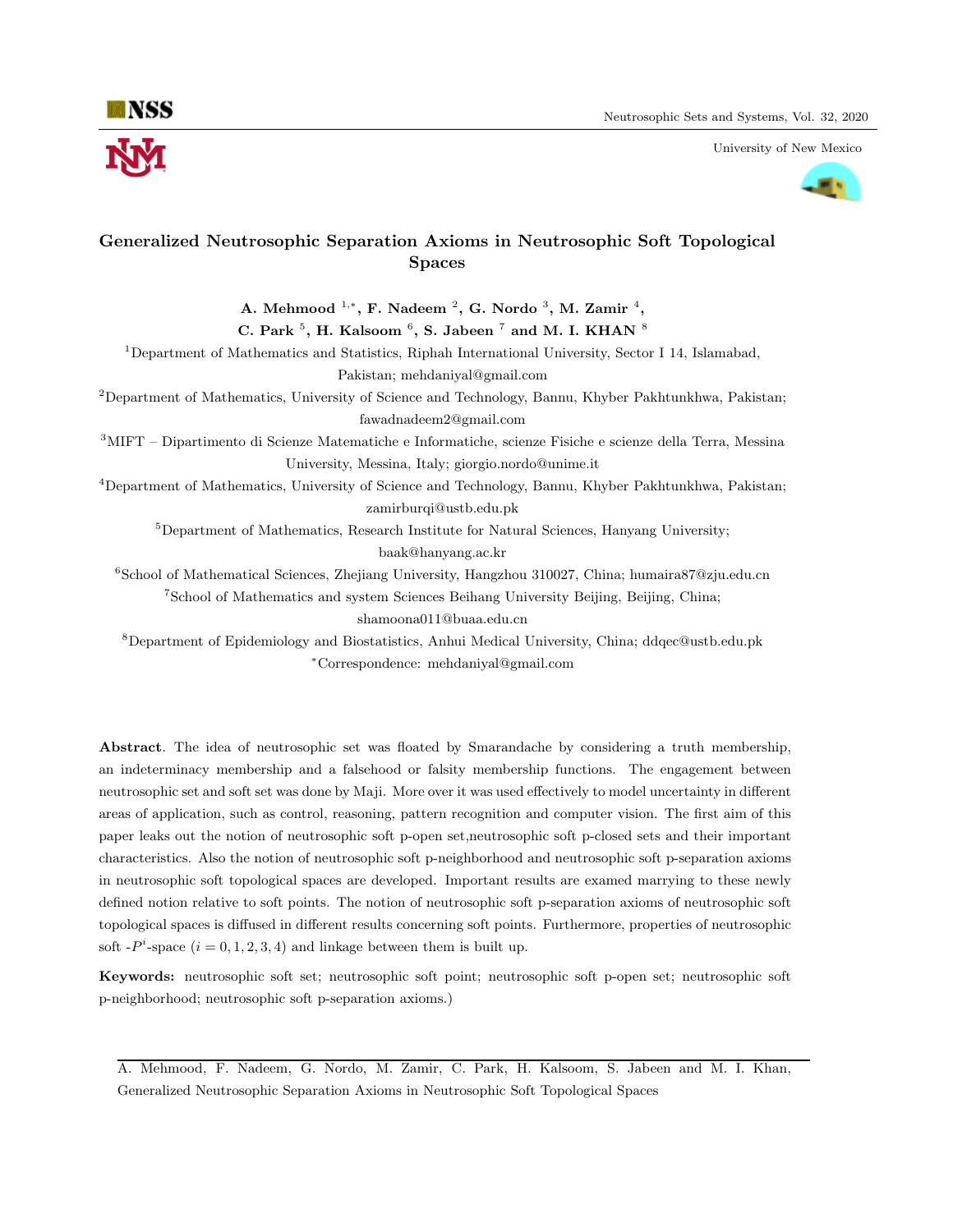# 1. Introduction

The outdated fuzzy sets is behaviorized by the membership worth or the grade of membership worth. Some times it may be very difficult to assign the membership worth for a fuzzy sets.This gap was bridged with the introduction of interval valued fuzzy sets. In some real life problems in expert system, belief system and so forth,we must take in account the truthmembership and the falsity-membership simultaneously for appropriate narration of an object in uncertain,ambiguous atmosphere. Fuzzy sets and interval valued fuzzy sets are badly failed to handle this situation. The importance of intuitionistic fuzzy sets is automatically come in play in such a hazardous situation.The intuitionistic fuzzy sets can only handle the imperfect information supposing both the truth-membership or association( or simply membership)and falsity-membership( or non-membership )values. It fails to switch the indeterminate and inconsistent information which exists in belief system. Smarandache [\[14\]](#page-13-0) bounced up conception of neutrosophic set which is a mathematical technique for facing problems involving imprecise, indeterminacy and inconsistent data.The words neutrosophy and neutrosophic were introduced by Smarandache. Neutrosophy (noun) means knowledge of neutral thought, while neutrosophic (adjective), means having the nature of or having the behavior of neutrosophy. This theory is nothing but just generalization of ordinary sets, fuzzy set theory [\[15\]](#page-13-1), intuitionistic fuzzy set theory [\[1\]](#page-13-2) etc. Some work have been supposed on neutrosophic sets by some mathematicians in many area of mathematics [\[4,](#page-13-3)[12\]](#page-13-4). Many practical problems in economics, engineering, environment,medical science social science etc.can not be treated by conventional methods, because conventional methods have genetic complexities. These complexities may be taking birth due to the insufficiency of the theories of paramertrization tools. Each of these theories has its transmissible difficulties, as was exposed by Molodtsov [\[11\]](#page-13-5). Molodtsov developed an absolutely modern approach to cope with uncertainty and vagueness and applied it more and more in different directions such as smoothness of functions, game theory, operations research, Riemann integration, perron integration, and so forth. Meticulously,theory of soft set is free from the parameterization meagerness condition of fuzzy set theory, rough set theory. probability theory for facing with uncertainty Shabir and Naz [\[13\]](#page-13-6) floated the conception of soft topological spaces, which are defined over an initial universe of discourse with a fixed set of parameters, and showed that a soft topological space produces a parameterized family of topological spaces. Theoretical studies of soft topological spaces were also done by some authors in [\[2,](#page-13-7) [3,](#page-13-8) [6,](#page-13-9) [8\]](#page-13-10). Kattak et al. [\[9\]](#page-13-11) leaked out the notion of some basic result in soft bi topological spaces with respect to soft points.These results supposed the engagement of soft limit point, soft interior point, soft neighborhood, the relation between soft weak structures and soft weak closures. Moreover the authors also addressed soft sequences uniqueness of limit in soft weak-Hausdorff spaces, the product of soft Hausdorff spaces with respect to soft points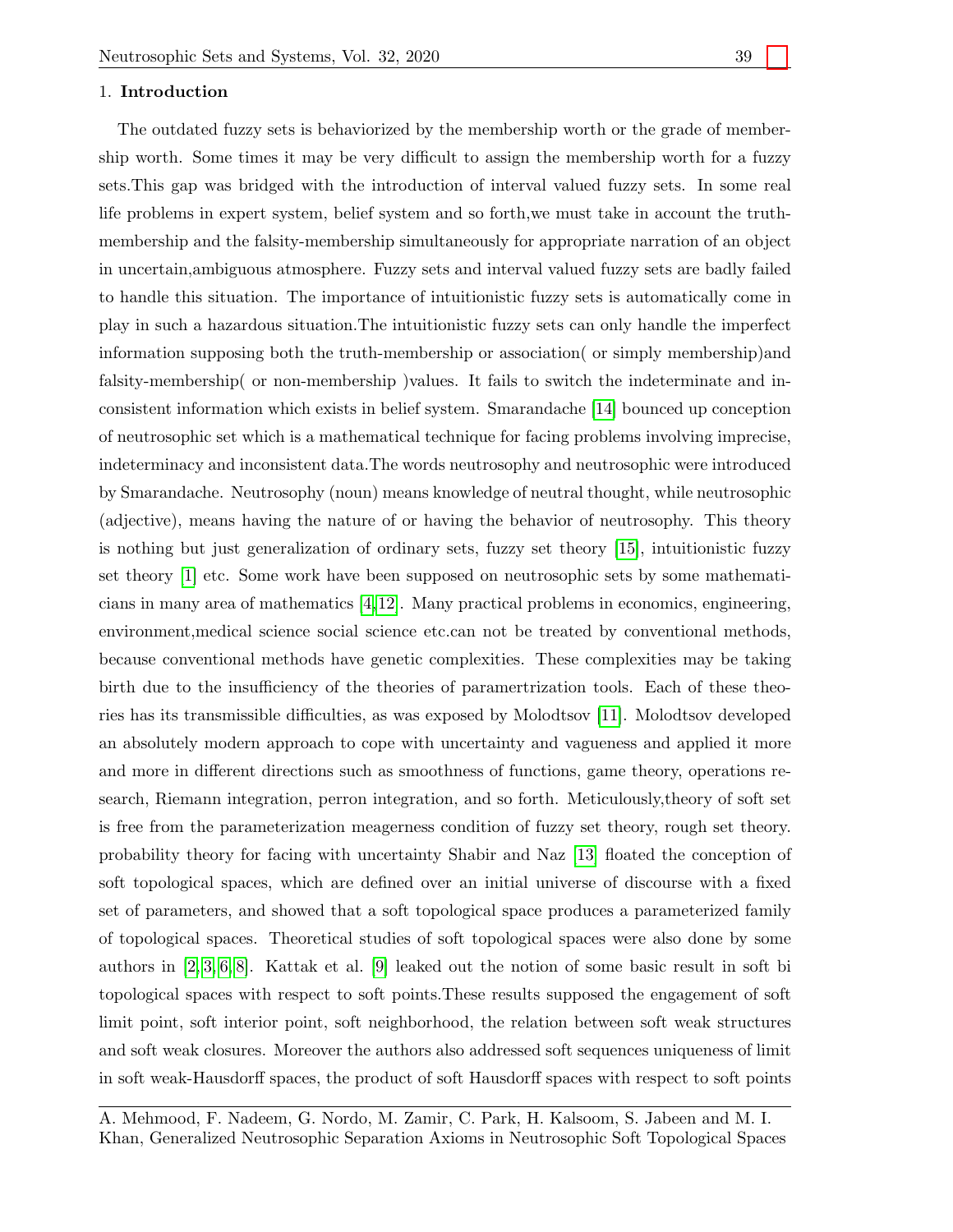in different soft weak open set and the marriage between soft Hausdorff space and the diagonal. The combination of Neutrosophic set with soft sets was first introduced by Maji [\[10\]](#page-13-12). This combination makes entirely a new mathematical model Neutrosophic Soft Set and later this notion was improved by Deli and Broumi [\[7\]](#page-13-13). Work was progressively continue,later on mathematician came in action and defined a new mathematical structure known as neutrosophic soft topological spaces. Neutrosophic soft topological spaces were presented by Bera in [\[5\]](#page-13-14). M. Abdel-Basset et al. [\[16\]](#page-13-15) proposed some novel similarity measures for bipolar and intervalvalued bipolar neutrosophic set such as the cosine similarity measures and weighted cosine similarity measures. The propositions of these similarity measures are examined, and two multi-attribute decision making techniques are presented based on proposed measures. For verifying the feasibility of proposed measures, two numerical examples are presented in comparison with the related methods for demonstrating the practicality of the proposed method. Finally, the authors applied the proposed measures of similarity for diagnosing bipolar disorder diseases significantly.

M. Abdel-Basset et al. [\[17\]](#page-13-16) supposed the objective function of scheduling problem to minimize the costs of daily resource fluctuations using the precedence relationships during the project completion time. The authors designed a resource leveling model based on neutrosophic set to overcome the ambiguity caused by the real-world problems. In this model, trapezoidal neutrosophic numbers are used to estimate the activities durations. The crisp model for activities time is obtained by applying score and accuracy functions. The authors produced a numerical example to illustrate the validation of the proposed model in this study.

Arif et al. [\[18\]](#page-13-17) introduced the notion of most generalized neutrosophic soft open sets in neutrosophic soft topological structures relative to neutrosophic soft points. The authors leaked out the concept of most generalized separation axioms in neutrosophic soft topological spaces with respect to soft points. Gradually the study is extended to deliberate important results related to these newly defined concepts with respect to soft points. Several related properties, structural characteristics have been investigated. The convergence of sequence in neutrosophic soft topological space is defined and its uniqueness in neutrosophic soft most generalized-Hausdorff space relative to soft points is reflected. The authors further studied and switched over neutrosophic monotonous soft function and its characteristics to multifarious results. The authors lastly addressed neutrosophic soft product spaces under most generalized neutrosophic soft open set with respect to crisp points.

The first aim of this article bounces the notion of neutrosophic soft p-open set,neutrosophic soft p-neighborhood and neutrosophic soft p-separation axioms in neutrosophic soft topology which is defined on neutrosophic soft sets. Later on the important results are discussed related to these newly defined concepts with respect to soft points. Finally, the concept of p-separation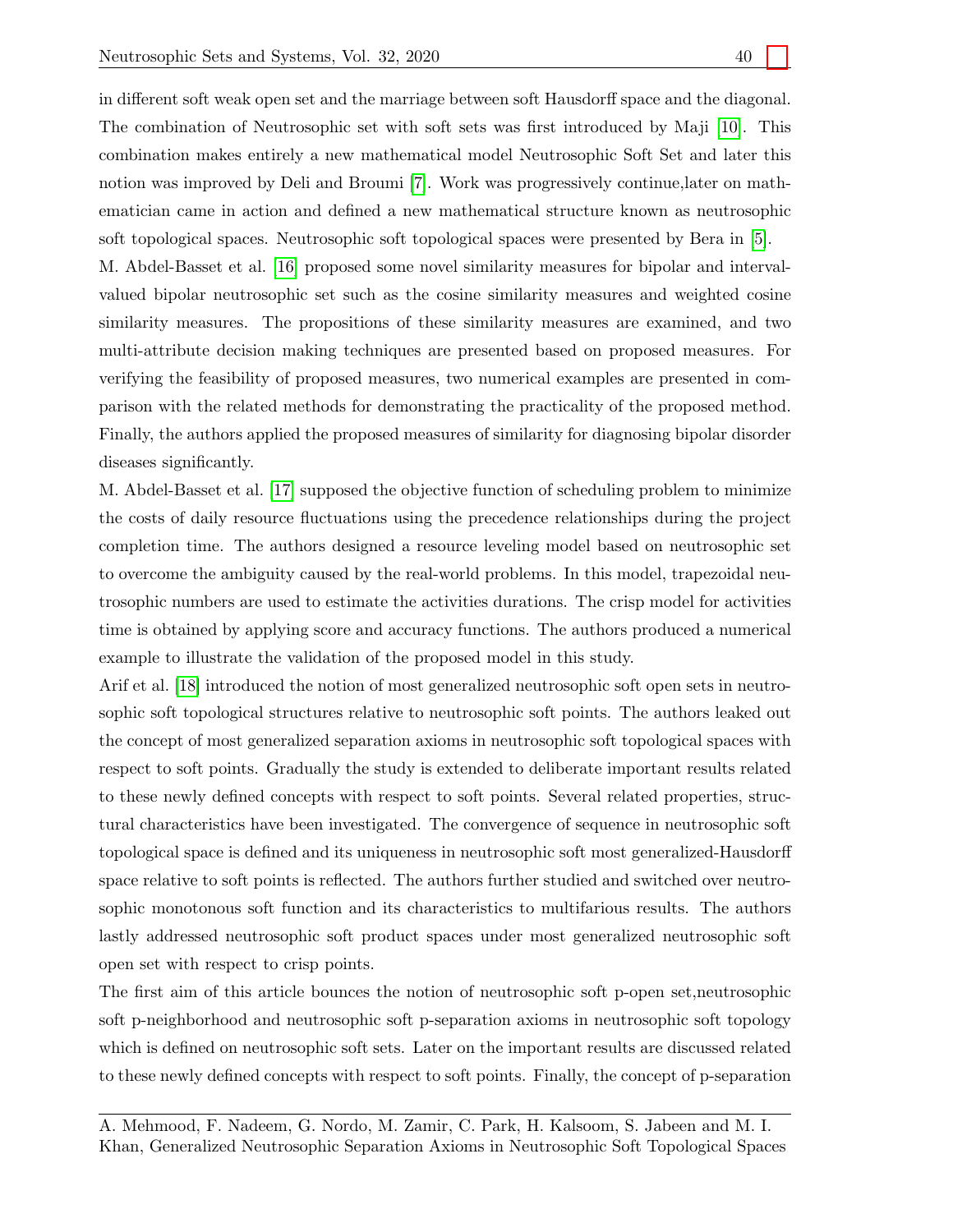axioms of neutrosophic soft topological spaces is diffused in different results with respect to soft points. Furthermore, properties of neutrosophic soft- $P^i$ -space  $(i = 0, 1, 2, 3, 4)$  and some switch between them are discussed. We hope that these results will best fit for future study on neutrosophic soft topology to carry out a general framework for practical applications.

#### 2. Preliminaries

In this phase we now state certain useful definitions, theorems, and several existing results for neutrosophic soft sets that we require in the next sections.

**Definition 2.1.** [\[14\]](#page-13-0) A neutrosophic set A on the universe set X is defined as:

 $A = \{ \langle x, T^A(x), I^A(x), F^A(x) \rangle : x \in X \},$ 

where T, I,  $F: X \to ]-0, 1^+]$  and  $-0 \leq T^A(x) + I^A(x) + F^A(x) \leq 3^+$ .

**Definition 2.2.** [\[11\]](#page-13-5) Let X be an initial universe, E be a set of all parameters, and  $P(x)$ denote the power set of X. A pair  $(F, E)$  is called a soft set over X, where F is a mapping given by  $F : E \to P(X)$ . In other words, the soft set is a parameterized family of subsets of the set X. For  $\lambda \in E$ ,  $\mathcal{F}(\lambda)$  may be considered as the set of  $\lambda$ -elements of the soft set  $(\mathcal{F}, E)$ , or as the set of  $\lambda$ -approximate element of the set, i.e.

 $(F, E) = \{(\lambda, F(\lambda)) : \lambda \in E, F : E \to P(X)\}.$ 

After the neutrosophic soft set was defined by Maji [\[10\]](#page-13-12), this concept was modified by Deli and Broumi [\[7\]](#page-13-13) as given below:

**Definition 2.3.** [\[7\]](#page-13-13) Let X be an initial universe set and E be a set of parameters. Let  $P(X)$ denote the set of all neutrosophic sets of X. Then a neutrosophic soft set  $(\widetilde{F}, E)$  over X is a set defined by a set valued function  $\widetilde{F}$  representing a mapping  $\widetilde{F}: E \to P(X)$ , where  $\widetilde{F}$  is called the approximate function of the neutrosophic soft set  $(\widetilde{F}, E)$ . In other words, the neutrosophic soft set is a parameterized family of some elements of the set  $P(X)$  and therefore it can be written as a set of ordered pairs:

 $(\widetilde{F}, E) = \{ (\lambda, \langle x, T^{\widetilde{F}(\lambda)}(x), I^{\widetilde{F}(\lambda)}(x), F^{\widetilde{F}(\lambda)}(x) \rangle : x \in X) : \lambda \in E \},$ 

where  $T^{\tilde{F}(\lambda)}(x)$ ,  $I^{\tilde{F}(\lambda)}(x)$ ,  $F^{\tilde{F}(\lambda)}(x) \in [0, 1]$  are respectively called the truth-membership, indeterminacy-membership, and falsity-membership function of  $\tilde{F}(\lambda)$ . Since the supremum of each T, I, F is 1, the inequality  $0 \leq T^{\widetilde{F}(\lambda)}(x) + I^{\widetilde{F}(\lambda)}(x) + \widetilde{F}^{(\lambda)}(x) \leq 3$  is obvious.

**Definition 2.4.** [\[5\]](#page-13-14) Let  $(\widetilde{F}, E)$  be a neutrosophic soft set over the universe set X. The complement of  $(\widetilde{F}, E)$  is denoted by  $(\widetilde{F}, E)^c$  and is defined by:

$$
(\widetilde{F}, E)^c = \{ (\lambda, \langle x, F^{\widetilde{F}(\lambda)}(x), 1 - I^{\widetilde{F}(\lambda)}(x), T^{\widetilde{F}(\lambda)}(x) \rangle : x \in X) : \lambda \in E \}.
$$

It is obvious that  $((\widetilde{F}, E)^c)^c = (\widetilde{F}, E)$ .

**Definition 2.5.** [\[10\]](#page-13-12) Let  $(\widetilde{F}, E)$  and  $(\widetilde{G}, E)$  be two neutrosophic soft sets over the universe set X.  $(\widetilde{F}, E)$  is said to be a neutrosophic soft subset of  $(\widetilde{G}, E)$  if  $T^{\widetilde{F}(\lambda)}(x) \leq T^{\widetilde{G}(\lambda)}(x)$ ,  $I^{\widetilde{F}(\lambda)}(x)$ 

A. Mehmood, F. Nadeem, G. Nordo, M. Zamir, C. Park, H. Kalsoom, S. Jabeen and M. I. Khan, Generalized Neutrosophic Separation Axioms in Neutrosophic Soft Topological Spaces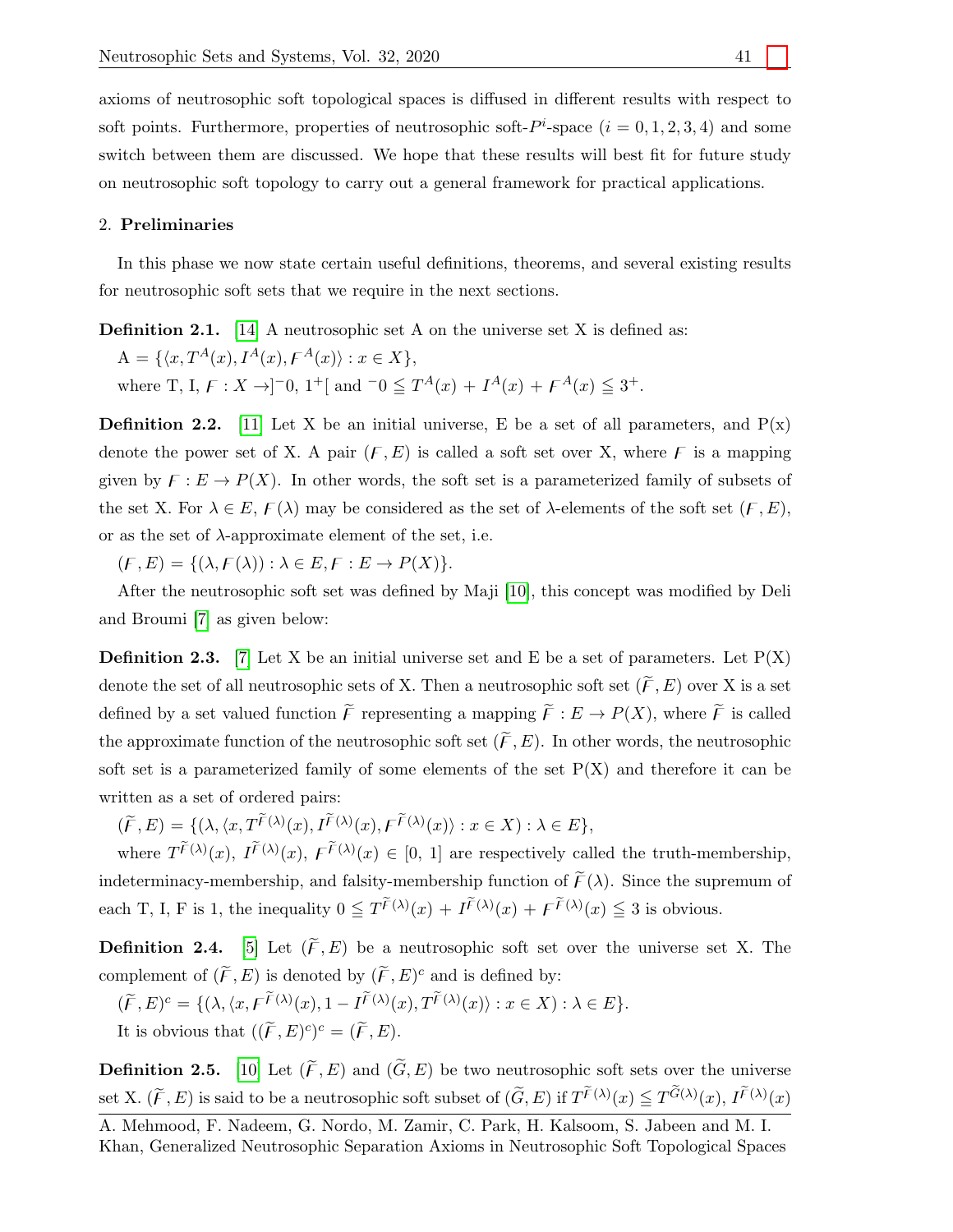$\leq I^{\widetilde{G}(\lambda)}(x), F^{\widetilde{F}(\lambda)}(x) \geq F^{\widetilde{G}(\lambda)}(x), \forall \lambda \in E, \forall x \in X$ . It is denoted by  $(\widetilde{F}, E) \subseteq (\widetilde{G}, E)$ .  $(\widetilde{F}, E)$ is said to be neutrosophic soft equal to  $(\widetilde{G}, E)$  if  $(\widetilde{F}, E)$  is a neutrosophic soft subset of  $(\widetilde{G}, E)$ and  $(\widetilde{G}, E)$  is a neutrosophic soft subset of  $(\widetilde{F}, E)$ . It is denoted by  $(\widetilde{F}, E) = (\widetilde{G}, E)$ .

# 3. Applications of Neutrosophic Soft Point and its Characteristics

**Definition 3.1.** Let  $(\widetilde{F}^1, E)$  and  $(\widetilde{F}^2, E)$  be two neutrosophic soft sets over universe set X. Then their union is denoted by  $(\widetilde{F}^1, E) \sqcup (\widetilde{F}^2, E) = (\widetilde{F}^3, E)$  and is defined by:

 $(\widetilde{F}^3, E) = \{ (\lambda, \langle x, T\widetilde{F}^3(\lambda)(x), I\widetilde{F}^3(\lambda)(x), F\widetilde{F}^3(\lambda)(x) \rangle : x \in X) : \lambda \in E \},$ where  $T^{\widetilde{F}^3(\lambda)}(x) = \max \{T^{\widetilde{F}^1(\lambda)}(x), T^{\widetilde{F}^2(\lambda)}(x)\},$  $I^{\widetilde{F}^{3}(\lambda)}(x) = \max \{ I^{\widetilde{F}^{1}(\lambda)}(x), I^{\widetilde{F}^{2}(\lambda)}(x) \},$  $\mathcal{F}^{\tilde{\mathcal{F}}^3(\lambda)}(x) = \max \{ \mathcal{F}^{\tilde{\mathcal{F}}^1(\lambda)}(x), \mathcal{F}^{\tilde{\mathcal{F}}^2(\lambda)}(x) \}.$ 

**Definition 3.2.** Let  $(\widetilde{F}^1, E)$  and  $(\widetilde{F}^2, E)$  be two neutrosophic soft sets over the universe set X. Then their intersection is denoted by  $(\widetilde{F}^1, E) \sqcap (\widetilde{F}^2, E) = (\widetilde{F}^3, E)$  and is defined by:

where

 $T(\widetilde{\mathcal{F}}^3, E) = \min \{T\widetilde{\mathcal{F}}^{1(\lambda)}(x), T\widetilde{\mathcal{F}}^{2(\lambda)}(x)\}$  $I^{\widetilde{F}^{3}(\lambda)}(x) = \max \{ I^{\widetilde{F}^{1}(\lambda)}(x), I^{\widetilde{F}^{2}(\lambda)}(x) \},$  $\mathcal{F}^{\widetilde{F}^3(\lambda)}(x) = \max \{ \mathcal{F}^{\widetilde{F}^1(\lambda)}(x), \mathcal{F}^{\widetilde{F}^2(\lambda)}(x) \}.$ 

**Definition 3.3.** A neutrosophic soft set  $(\widetilde{F}, E)$  over the universe set X is said to be a null neutrosophic soft set if  $T^{\widetilde{F}(\lambda)}(x) = 0$ ,  $I^{\widetilde{F}(\lambda)}(x) = 0$ ,  $\overline{F}^{(\lambda)}(x) = 1$ ;  $\forall \lambda \in E$ ,  $\forall x \in X$ . It is denoted by  $0^{(X,E)}$ .

**Definition 3.4.** A neutrosophic soft set  $(\widetilde{F}, E)$  over the universe set X is said to be an absolute neutrosophic soft set if  $T^{\tilde{F}(\lambda)}(x) = 1$ ,  $I^{\tilde{F}(\lambda)}(x) = 1$ ,  $\tilde{F}^{(\lambda)}(x) = 0$ ;  $\forall \lambda \in E$ ,  $\forall x \in X$ . It is denoted by  $1^{(X,E)}$ .

Clearly,  $0^{c}(X, E) = 1^{(X,E)}$  and  $1^{c}(X, E) = 0^{(X,E)}$ .

**Definition 3.5.** Let  $NSS(X, E)$  be the family of all neutrosophic soft sets over the universe set X and  $\Im \subset \text{NSS}(X, E)$ . Then  $\Im$  is said to be a neutrosophic soft topology on X if:

1.  $0^{(X,E)}$  and  $1^{(X,E)}$  belong to  $\Im$ ,

2. the union of any number of neutrosophic soft sets in  $\Im$  belongs to  $\Im$ ,

3. the intersection of a finite number of neutrosophic soft sets in  $\Im$  belongs to  $\Im$ .

Then  $(X, \Im, E)$  is said to be a neutrosophic soft topological space over X. Each member of  $\Im$  is said to be a neutrosophic soft open set.

**Definition 3.6.** Let  $(X, \Im, E)$  be a neutrosophic soft topological space over X and  $(\widetilde{F}, E)$  be a subset of neutrosophic soft topological space over X. Then  $(\widetilde{F}, E)$  is said to be a neutrosophic soft closed set iff its complement is a neutrosophic soft open set.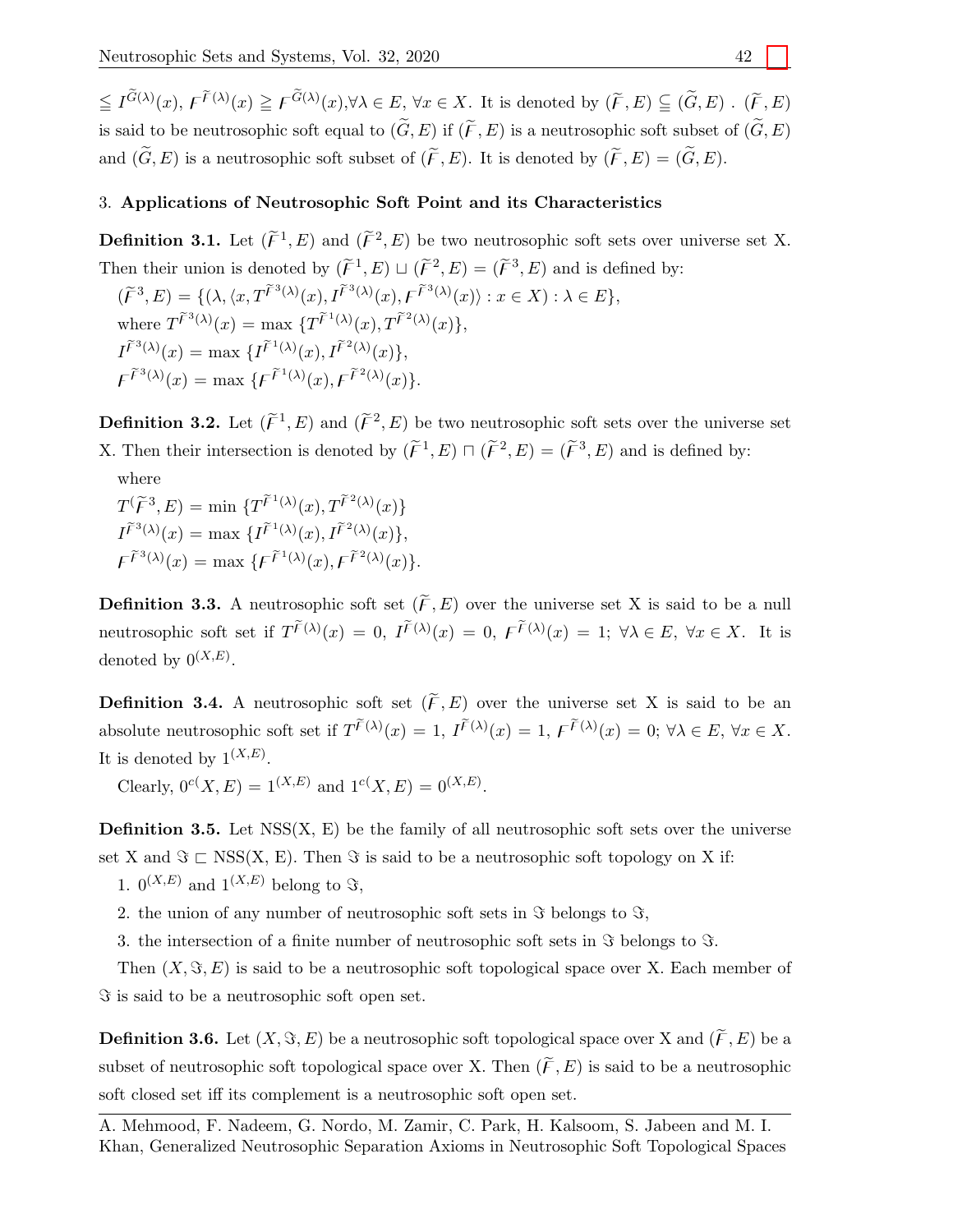**Definition 3.7.** Let  $(X, \Im, E)$  be a neutrosophic soft topological space over X and  $(\widetilde{F}, E)$  be a subset of neutrosophic soft topological space over X. Then  $(\widetilde{F}, E)$  is said to be a neutrosophic soft p-open (NSPO) set if  $(\widetilde{F}, E) \subseteq NSint(NScl((\widetilde{F}, E)))$ 

**Definition 3.8.** Let  $(X, \Im, E)$  be a neutrosophic soft topological space over X and  $(\widetilde{F}, E)$  be a subset of neutrosophic soft topological space over X. Then  $(\widetilde{F}, E)$  is said to be a neutrosophic soft p-closed (NSPC) set if  $(\widetilde{F}, E) \supseteq NScl(NSint((\widetilde{F}, E)))$ 

Definition 3.9. Let NS be the family of all neutrosophic sets over the universe set X and x  $\in$  X. The neutrosophic set  $x^{(\alpha,\beta,\gamma)}$  is called a neutrosophic point, for  $0 < \alpha, \beta, \gamma \leq 1$ , and is defined as follow:

$$
x^{(\alpha,\beta,\gamma)}(y) = \begin{cases} (\alpha,\beta,\gamma), & \text{if } y = x \\ (0,0,1), & \text{if } y \neq x. \end{cases}
$$
 (1)

It is clear that every neutrosophic set is the union of its neutrosophic points.

**Definition 3.10.** Suppose that  $X = \{x^1, x^2\}$ . Then neutrosophic set

 $A = \{ \langle x^1, 0.1, 0.3, 0.5 \rangle, \langle x^2, 0.5, 0.4, 0.7 \rangle \}$ 

is the union of neutrosophic points  $x^1(0.1, 0.3, 0.5)$  and  $x^2(0.5, 0.4, 0.7)$ .

Now we define the concept of neutrosophic soft points for neutrosophic soft sets.

**Definition 3.11.** Let  $NSS(X, E)$  be the family of all neutrosophic soft sets over the universe set X. Then neutrosophic soft set  $x^{\lambda}(\alpha, \beta, \gamma)$  is called a neutrosophic soft point, for every  $x \in$ X,  $0 < \alpha, \beta, \gamma \leq 1, \lambda \in E$ , and is defined as follows:

$$
x^{\lambda(\alpha,\beta,\gamma)}(\lambda')(y) = \begin{cases} (\alpha,\beta,\gamma) \text{ if } \lambda' = \lambda \text{ and } y = x \\ (0,0,1), \text{ if } \lambda' \neq \lambda \text{ or } y \neq x. \end{cases}
$$
 (2)

**Definition 3.12.** Suppose that the universe set X is given by  $X = \{x^1, x^2\}$  and the set of parameters by  $E = {\lambda^1, \lambda^2}$ . Let us consider neutrosophic soft sets  $(\widetilde{F}, E)$  over the universe X as follows:

$$
(\widetilde{F}, E) = \begin{cases} \lambda^1 = \{ \langle x^1, 0.3, 0.7, 0.6 \rangle, \langle x^2, 0.4, 0.3, 0.8 \rangle \} \\ \lambda^2 = \{ \langle x^1, 0.4, 0.6, 0.8 \rangle, \langle x^2, 0.3, 0.7, 0.2 \rangle \}. \end{cases}
$$
\n(3)

It is clear that  $(\widetilde{F}, E)$  is union of its neutrosophic soft point  $x^1\lambda^{1(0.3,0.7,0.6)}$ , $x^1\lambda^{2(0.4,0.6,0.8)}$ , $x^2\lambda^1$ , and  $x^2\lambda^{2(0.3,0.7,0.6)}$ . Here

$$
x^{1}\lambda^{1(0.3,0.7,0.6)} = \begin{cases} \lambda^{1} = \{ \langle x^{1}, 0.3, 0.7, 0.6 \rangle, \langle x^{2}, 0, 0, 1 \rangle \} \\ \lambda^{2} = \{ \langle x^{1}, 0, 0, 1 \rangle, \langle x^{2}, 0, 0, 1 \rangle \}. \end{cases}
$$
(4)

$$
x^{1} \lambda^{2(0.4,0.6,0.8)} = \begin{cases} \lambda^{1} = \{ \langle x^{1}, 0.3, 0.7, 0.6 \rangle, \langle x^{2}, 0, 0, 1 \rangle \} \\ \lambda^{2} = \{ \langle x^{1}, 0.4, 0.6, 0.8 \rangle, \langle x^{2}, 0, 0, 1 \rangle \}. \end{cases}
$$
(5)

A. Mehmood, F. Nadeem, G. Nordo, M. Zamir, C. Park, H. Kalsoom, S. Jabeen and M. I. Khan, Generalized Neutrosophic Separation Axioms in Neutrosophic Soft Topological Spaces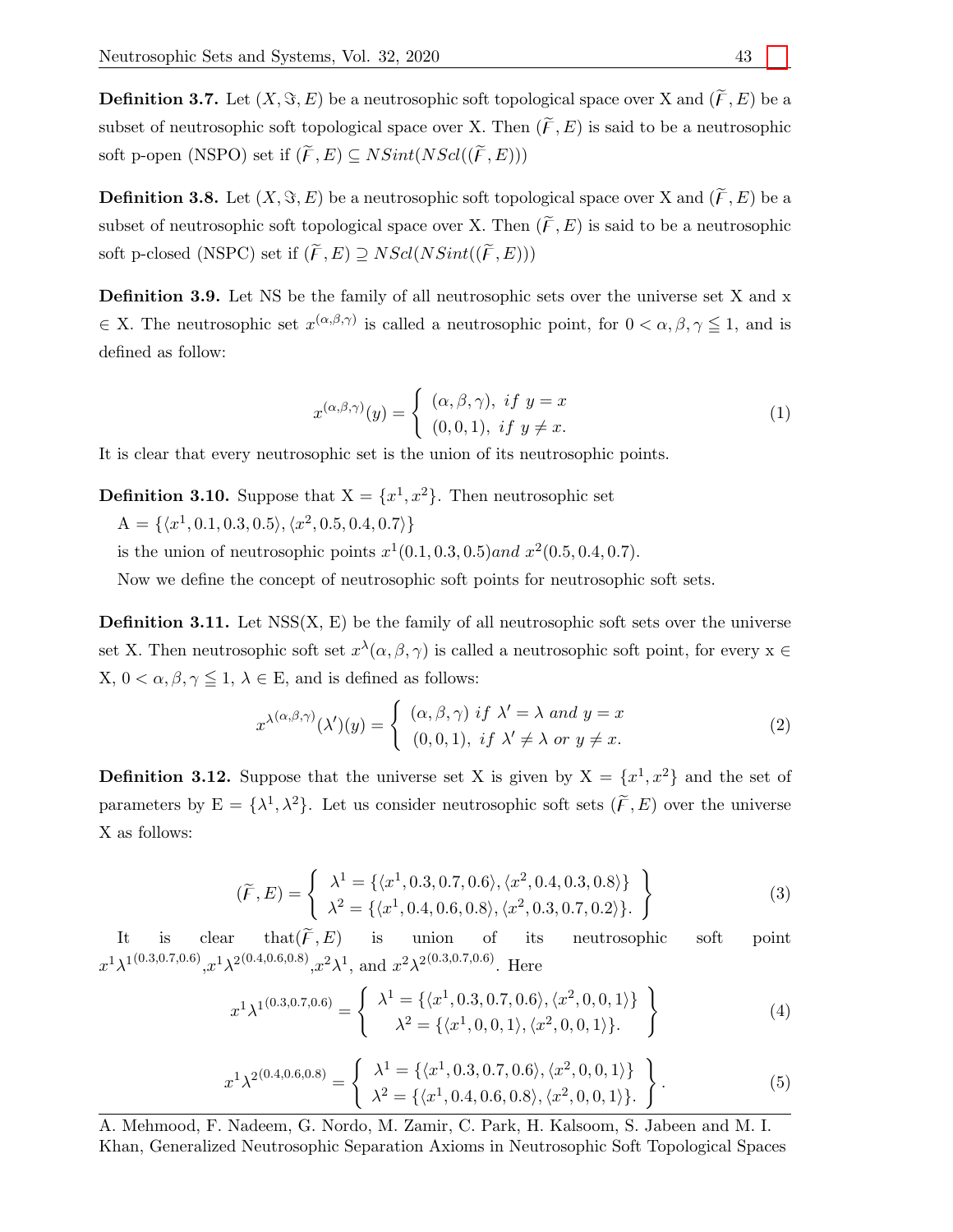$$
x^{2}\lambda^{1(0.4,0.3,0.8)} = \begin{cases} \lambda^{1} = \{ \langle x^{1}, 0, 0, 1 \rangle, \langle x^{2}, 0.4, 0.3, 0.8 \rangle \} \\ \lambda^{2} = \{ \langle x^{1}, 0, 0, 1 \rangle, \langle x^{2}, 0, 0, 1 \rangle \}. \end{cases}
$$
(6)

$$
x^{2}\lambda^{2(0.3,0.7,0.2)} = \begin{cases} \lambda^{1} = \{ \langle x^{1}, 0, 0, 1 \rangle, \langle x^{2}, 0, 0, 1 \rangle \} \\ \lambda^{2} = \{ \langle x^{1}, 0, 0, 1 \rangle, \langle x^{1}, 0.3, 0.7, 0.2 \rangle \}. \end{cases}
$$
(7)

**Definition 3.13.** Let  $(\widetilde{F}, E)$  be a neutrosophic soft set over the universe set X. We say that  $x^{\lambda(\alpha,\beta,\gamma)} \in (\widetilde{F},E)$  read as belonging to the neutrosophic soft set  $(\widetilde{F},E)$  whenever  $\alpha \leq T^{\widetilde{F}(\lambda)}(x), \beta \leq I^{\widetilde{F}(\lambda)}(x)$  and  $\gamma \geq F^{\widetilde{F}(\lambda)}(x)$ .

**Definition 3.14.** Let  $(X, \Im, E)$  be a neutrosophic soft topological space over X. A neutrosophic soft set  $(\widetilde{F}, E)$  in  $(X, \Im, E)$  is called a neutrosophic soft p-neighborhood of the neutrosophic soft point  $x^{\lambda(\alpha,\beta,\gamma)} \in (\widetilde{F},E)$ , if there exists a neutrosophic soft p-open set  $(\widetilde{G},E)$  such that  $x^{\lambda(\alpha,\beta,\gamma)} \in (\widetilde{G},E) \sqsubset (\widetilde{F},E)$ .

**Theorem 3.15.** Let  $(X, \Im, E)$  be a neutrosophic soft topological space and  $(\widetilde{F}, E)$  be a neutrosophic soft set over X. Then  $(\widetilde{F}, E)$  is a neutrosophic soft p-open set if and only if  $(\widetilde{F}, E)$ is a neutrosophic soft p-neighborhood of its neutrosophic soft points.

*Proof.* Let  $(\widetilde{F}, E)$  be a neutrosophic soft p-open set and  $x^{\lambda(\alpha,\beta,\gamma)} \in (\widetilde{F}, E)$ . Then  $x^{\lambda(\alpha,\beta,\gamma)} \in$  $(\widetilde{F}, E) \sqsubset (\widetilde{F}, E).$ 

Therefore,  $(\widetilde{F}, E)$  is a neutrosophic soft p-neighborhood of  $x^{\lambda(\alpha,\beta,\gamma)}$ .

Conversely, let  $(\widetilde{F}, E)$  be a neutrosophic soft p-neighborhood of its neutrosophic soft points. Let  $x^{\lambda(\alpha,\beta,\gamma)} \in (\widetilde{F},E)$ . Since  $(\widetilde{F},E)$  is a neutrosophic soft p-neighborhood of the neutrosophic soft point  $x^{\lambda(\alpha,\beta,\gamma)}$ , there exists  $(\widetilde{G}, E) \in \Im$  such that  $x^{\lambda(\alpha,\beta,\gamma)} \in (\widetilde{G}, E) \sqsubset (\widetilde{F}, E)$ . Since  $(\widetilde{F}, E)$  $=\,\sqcup\,\{x^{\lambda(\alpha,\beta,\gamma)}: x^{\lambda(\alpha,\beta,\gamma)}\in(\widetilde{F},E)\}$ , it follows that  $(\widetilde{F},E)$  is a union of neutrosophic soft p-open sets and hence  $(\widetilde{F}, E)$  is a neutrosophic soft p-open set.

The p-neighborhood system of a neutrosophic soft point  $x^{\lambda(\alpha,\beta,\gamma)}$ , denoted by U  $(x^{\lambda(\alpha,\beta,\gamma)},E)$ , is the family of all its p-neighborhoods.

**Theorem 3.16.** The neighborhood system  $U(x^{\lambda(\alpha,\beta,\gamma)},E)$  at  $x^{\lambda(\alpha,\beta,\gamma)}$  in a neutrosophic soft topological space  $(X, \Im, E)$  has the following properties.

1) If  $(\widetilde{F}, E) \in U(x^{\lambda(\alpha,\beta,\gamma)}, E)$ , then  $x^{\lambda(\alpha,\beta,\gamma)} \in (\widetilde{F}, E)$ ; 2) If  $(\widetilde{F}, E) \in U$   $(x^{\lambda(\alpha,\beta,\gamma)}, E)$  and  $(\widetilde{F}, E) \subset (\widetilde{H}, E)$ , then  $(\widetilde{H}, E)$ , then  $(\widetilde{H}, E) \in U$  $(x^{\lambda(\alpha,\beta,\gamma)},E)$ ; 3) If  $(\widetilde{F}, E)$ , If  $(\widetilde{G}, E) \in U(x^{\lambda(\alpha,\beta,\gamma)}, E)$ , then  $(\widetilde{F}, E) \sqcap (\widetilde{G}, E) \in U(x^{\lambda(\alpha,\beta,\gamma)}, E)$ ; 4) If  $(\widetilde{F}, E) \in U(x^{\lambda(\alpha,\beta,\gamma)}, E)$ , then there exists  $a(\widetilde{G}, E) \in U(x^{\lambda(\alpha,\beta,\gamma)}, E)$  such that  $(\widetilde{G}, E)$  $\in U(g^{\lambda'}^{(\alpha',\beta',\gamma')}, E)$ , for each  $y^{\lambda'}^{(\alpha',\beta',\gamma')} \in (\widetilde{G}, E)$ .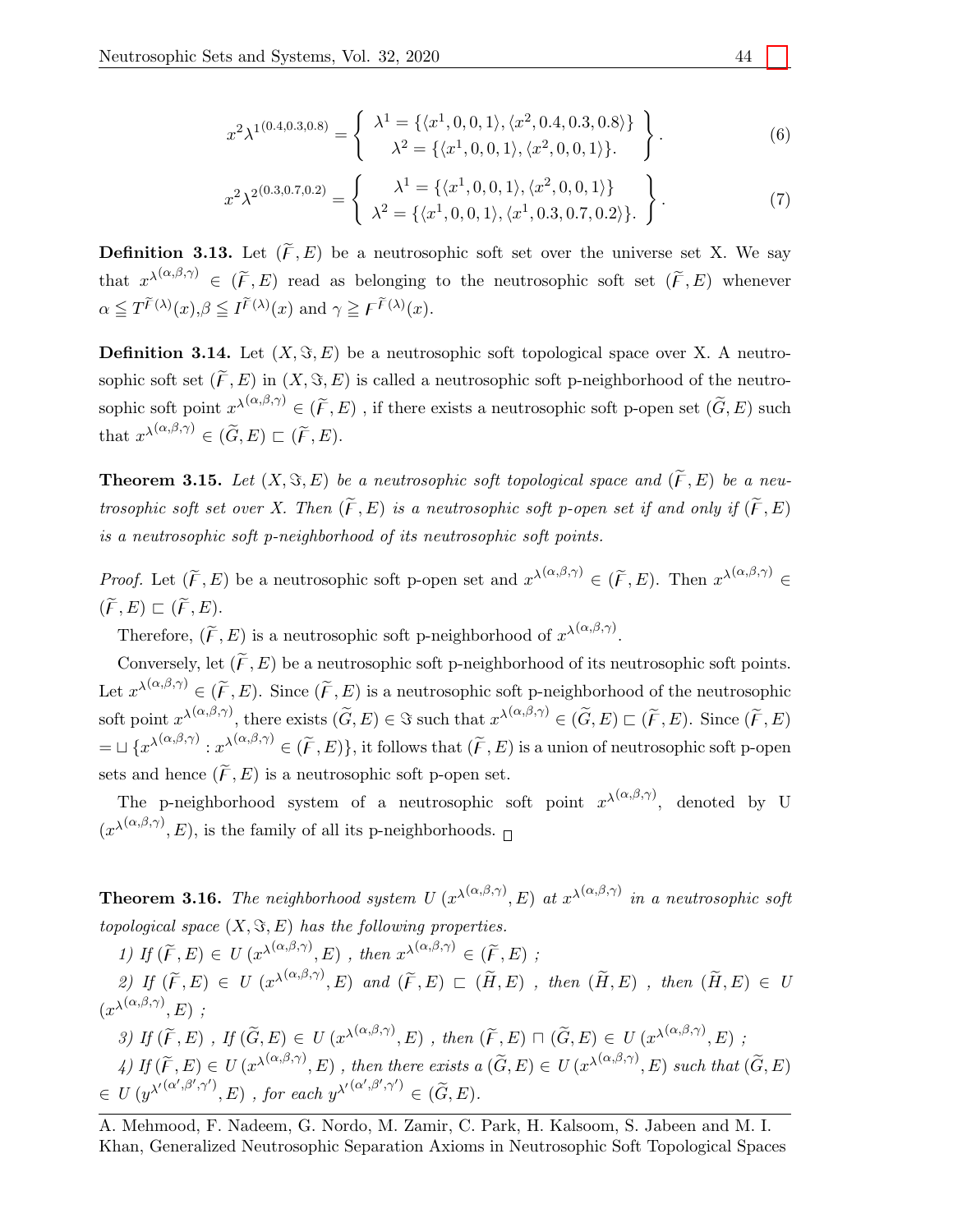Proof. The proof of 1), 2), and 3) is obvious from definition 3.12.

4) If  $(\widetilde{F}, E) \in U$   $(x^{\lambda(\alpha,\beta,\gamma)}, E)$ , then there exists a neutrosophic soft p-open set  $(\widetilde{G}, E)$  such that  $x^{\lambda(\alpha,\beta,\gamma)} \in (\tilde{G},E) \sqsubset (\tilde{F},E)$ . From Proposition 3.1,  $(\tilde{G},E) \in U$   $(x^{\lambda(\alpha,\beta,\gamma)},E)$ , so for each  $y^{\lambda'(\alpha',\beta',\gamma')}\in(\widetilde{G},E)$ ,  $(\widetilde{G},E)\in\mathrm{U}\;(y^{\lambda'(\alpha',\beta',\gamma')},E)$  is obtained.

**Definition 3.17.** Let  $x^{\lambda(\alpha,\beta,\gamma)}$  and  $y^{\lambda'(\alpha',\beta',\gamma')}$  be two neutrosophic soft points. For the neutrosophic soft points  $x^{\lambda(\alpha,\beta,\gamma)}$  and  $y^{\lambda'(\alpha',\beta',\gamma')}$  over a common universe X, we say that neutrosophic soft points are distinct points if  $x^{\lambda(\alpha,\beta,\gamma)} \sqcap y^{\lambda'(\alpha',\beta',\gamma')} = 0^{(X,E)}$ .

It is clear that  $x^{\lambda(\alpha,\beta,\gamma)}$  and  $y^{\lambda'(\alpha',\beta',\gamma')}$  are distinct neutrosophic soft points if and only if x  $\neq$  y or  $\lambda' \neq \lambda$ .

## 4. Neutrosophic Soft p-Separation Structures

In this phase, we suppose neutrosophic soft p-separation axioms and neutrosophic soft topological subspace consisting of distinct neutrosophic soft points of neutrosophic soft topological space over X.

**Definition 4.1.** a) Let  $(X, \Im, E)$  be a neutrosophic soft topological space over the crisp set X, and  $x^{\lambda(\alpha,\beta,\gamma)} > y^{\lambda'(\alpha',\beta',\gamma')}$  are neutrosophic soft points. If there exist neutrosophic soft p-open sets  $(\widetilde{F}, E)$  and  $(\widetilde{G}, E)$  such that

 $x^{\lambda(\alpha,\beta,\gamma)} \in (\widetilde{F},E)$  and  $x^{\lambda(\alpha,\beta,\gamma)} \sqcap (\widetilde{G},E) = 0^{(X,E)}$  or  $y^{\lambda'(\alpha',\beta',\gamma')} \in (\widetilde{G},E)$  and  $y^{\lambda'(\alpha',\beta',\gamma')} \sqcap (\widetilde{F},E) = 0^{(X,E)},$ 

then  $(X, \Im, E)$  is called a neutrosophic soft-P<sup>o</sup>-space.

b) Let  $(X, \Im, E)$  be a neutrosophic soft topological space over the crisp set X and  $x^{\lambda(\alpha,\beta,\gamma)}$  $y^{\lambda'(\alpha',\beta',\gamma')}$  are neutrosophic soft points. If there exist neutrosophic soft p-open sets  $(\widetilde{F},E)$  and  $(\widetilde{G}, E)$  such that

$$
x^{\lambda(\alpha,\beta,\gamma)} \in (\widetilde{F},E), x^{\lambda(\alpha,\beta,\gamma)} \cap (\widetilde{G},E) = 0^{(X,E)} \text{ or}
$$
  

$$
y^{\lambda'(\alpha',\beta',\gamma')} \in (\widetilde{G},E), y^{\lambda'(\alpha',\beta',\gamma')} \cap (\widetilde{F},E) = 0^{(X,E)},
$$

then  $(X, \Im, E)$  is called a neutrosophic soft- $P^1$ -space.

c) Let  $(X, \Im, E)$  be a neutrosophic soft topological space over the crisp set X, and  $x^{\lambda(\alpha,\beta,\gamma)}$  $y^{\lambda'(\alpha',\beta',\gamma')}$  are neutrosophic soft points. If there exist neutrosophic soft p-open sets  $(\widetilde{F},E)$  and  $(\widetilde{G}, E)$  such that

 $x^{\lambda(\alpha,\beta,\gamma)} \in (\widetilde{F},E)$ ,  $y^{\lambda'(\alpha',\beta',\gamma')} \in (\widetilde{G},E)$  and  $(\widetilde{F},E) \sqcap (\widetilde{G},E) = 0^{(X,E)}$ ,

then  $(X, \Im, E)$  is called a neutrosophic soft- $P^2$ -space.

**Example 4.2.** Let  $X = \{x^1, x^2\}$  be a universe set,  $E = \{\lambda^1, \lambda^2\}$  be a parameters set, and  $(x^1)\lambda^{1(0.1,0.4,0.7)}$ ,  $(x^1)\lambda^{2(0.2,0.5,0.6)}$ ,  $(x^2)\lambda^{1(0.3,0.3,0.5)}$ , and  $(x^2)\lambda^{2(0.4,0.4,0.4)}$  be neutrosophic soft points. Then the family  $\mathfrak{S} = \{0^{(X,E)}, 1^{(X,E)}, (\widetilde{F}^1, E), (\widetilde{F}^2, E), (\widetilde{F}^3, E), (\widetilde{F}^4, E), \}$  $(\widetilde{F}^5, E),(\widetilde{F}^6, E),(\widetilde{F}^7, E),(\widetilde{F}^8, E)\}$ , where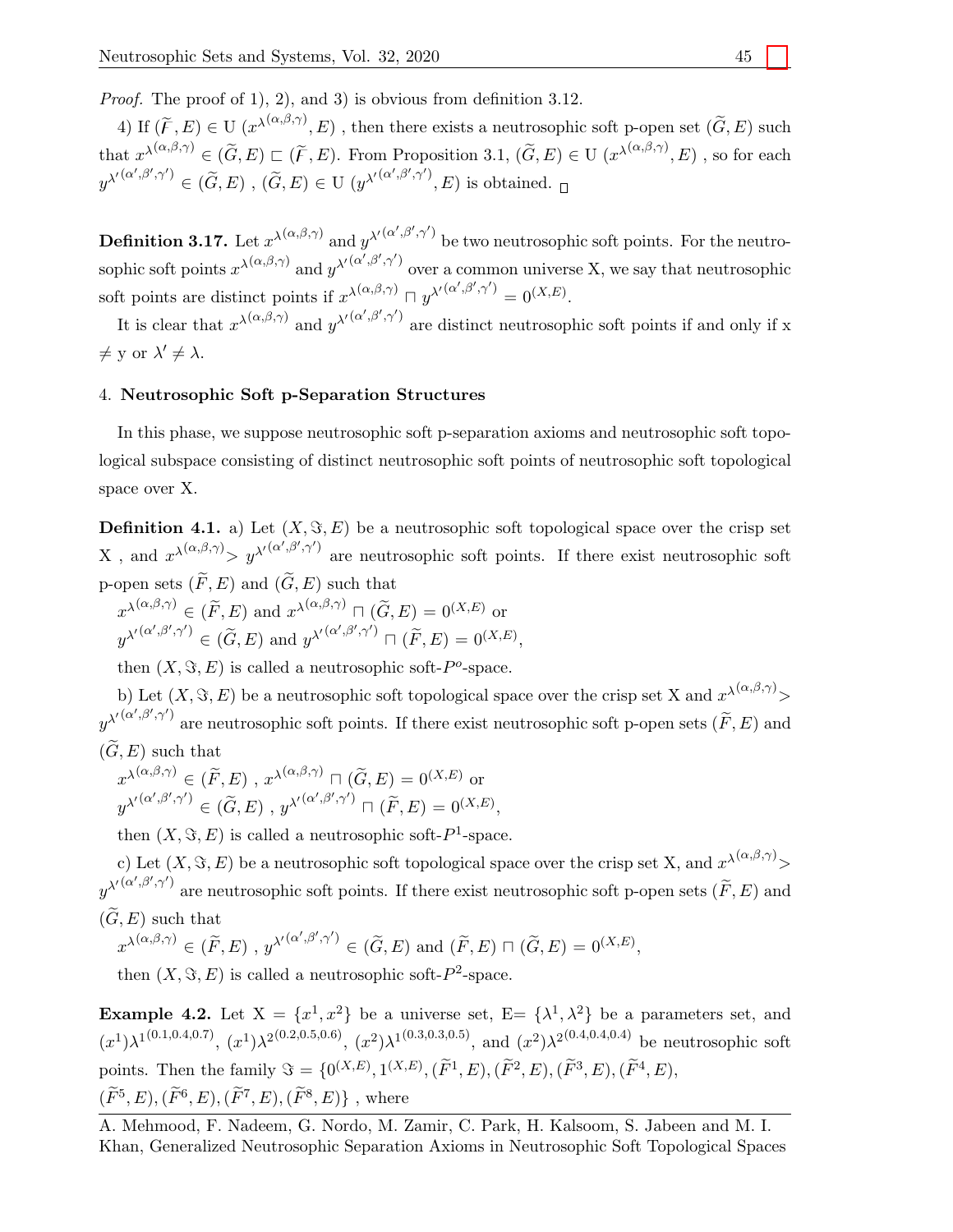$$
(\widetilde{F}^1, E) = \{x^{1^{\lambda^1(0.1, 0.4, 0.7)}}\},
$$
  
\n
$$
(\widetilde{F}^2, E) = \{(x^1)\lambda^{2(0.2, 0.5, 0.6)}\},
$$
  
\n
$$
(\widetilde{F}^3, E) = \{(x^2)\lambda^1(0.3, 0.3, 0.5)\},
$$
  
\n
$$
(\widetilde{F}^4, E) = (\widetilde{F}^1, E) \sqcup (\widetilde{F}^2, E),
$$
  
\n
$$
(\widetilde{F}^5, E) = (\widetilde{F}^1, E) \sqcup (\widetilde{F}^3, E),
$$
  
\n
$$
(\widetilde{F}^6, E) = (\widetilde{F}^2, E) \sqcup (\widetilde{F}^3, E),
$$
  
\n
$$
(\widetilde{F}^7, E) = (\widetilde{F}^1, E) \sqcup (\widetilde{F}^2, E) \sqcup (\widetilde{F}^3, E),
$$
  
\n
$$
(\widetilde{F}^8, E) = \{(x^1)\lambda^{1(0.1, 0.4, 0.7)}, (x^1)\lambda^{2(0.2, 0.5, 0.6)}, (x^2)\lambda^{2(0.3, 0.3, 0.5)}, (x^2)\lambda^2(0.4, 0.4, 0.4)\},
$$

is a neutrosophic soft topology over X. Hence,  $(X, \Im, E)$  is a neutrosophic soft topological space over X. Also,  $(X, \Im, E)$  is a neutrosophic soft-  $P^0$ -space but not a neutrosophic soft- $P^1$ -space because for neutrosophic soft points  $(x^1)\lambda^1(0.1, 0.4, 0.7)$  and  $(x^2)\lambda^2(0.4, 0.4, 0.4)$  $(X, \Im, E)$  is not a neutrosophic soft- $P^1$ -space.

**Example 4.3.** Let  $X = \mathbb{N}$  be a natural numbers set and  $E = \{\lambda\}$  be a parameters set. Here  $n^{\lambda(\alpha n,\beta n,\gamma n)}$  are neutrosophic soft points. Here we can give  $(\alpha n,\beta n,\gamma n)$  appropriate values and the neutrosophic soft points  $n^{\lambda(\alpha n,\beta n,\gamma n)}$ ,  $m^{\lambda(\alpha n,\beta n,\gamma n)}$  are distinct neutrosophic soft points if and only if  $n \neq m$ . It is clear that there is one-to-one compatibitily between the set of natural numbers and the set of neutrosophic soft points  $N^{\lambda} = \{n^{\lambda(\alpha n, \beta n, \gamma n)}\}.$ 

Then we give cofinite topology on this set. Then neutrosophic soft set  $(\widetilde{F}, E)$  is a neutrosophic soft p-open set if and only if the finite neutrosophic soft point is discarded from  $N^{\lambda}$ . Hence,  $(X, \Im, E)$  is a neutrosophic soft- $P<sup>1</sup>$ -space but not a neutrosophic soft- $P<sup>2</sup>$ -space.

**Example 4.4.** Let  $X = \{x^1, x^2\}$  be a universe set,  $E = \{\lambda^1, \lambda^2\}$  be a parameters set, and  $x^{1}\lambda^{1(0.1,0.4,0.7)}$ , $x^{1}\lambda^{2(0.2,0.5,0.6)}$  $x^2\lambda^{1(0.3,0.3,0.5)}$ , and  $x^2\lambda^{2(0.4,0.4,0.4)}$ , be neutrosophic soft points. Then the family  $\mathfrak{S} = \{0^{(X,E)}, 1^{(X,E)}, (\tilde{F}^1, E), (\tilde{F}^2, E), ..., (\tilde{F}^{15}, E)\}\;$ , where  $(\widetilde{F}^1, E) = \{x^1\lambda^{1(0.1, 0.4, 0.7)}\}$  $(\widetilde{\digamma}^2, E) = \{(x^1)\lambda^{2(0.2, 0.5, 0.6)}\},$  $(\widetilde{\digamma}^3, E) = \{(x^2)\lambda^{1(0.3, 0.3, 0.5)}\},$  $(\widetilde{\mathcal{F}}^4, E) = \{(x^2)\lambda^{2(0.4, 0.4, 0.4)}\}$  $(\widetilde{F}^5, E) = (\widetilde{F}^1, E) \sqcup (\widetilde{F}^2, E)$ ,  $(\widetilde{F}^6, E) = (\widetilde{F}^1, E) \sqcup (\widetilde{F}^3, E)$  $(\widetilde{F}^7, E) = (\widetilde{F}^1, E) \sqcup (\widetilde{F}^4, E)$ .  $(\widetilde{F}^8, E) = (\widetilde{F}^2, E) \sqcup (\widetilde{F}^3, E)$ ,  $(\widetilde{F}^9, E) = (\widetilde{F}^2, E) \sqcup (\widetilde{F}^4, E)$ ,  $(\widetilde{F}^{10}, E) = (\widetilde{F}^3, E) \sqcup (\widetilde{F}^4, E)$ ,  $(\widetilde{F}^{11}, E) = (\widetilde{F}^{1}, E) \sqcup (\widetilde{F}^{2}, E) \sqcup (\widetilde{F}^{3}, E)$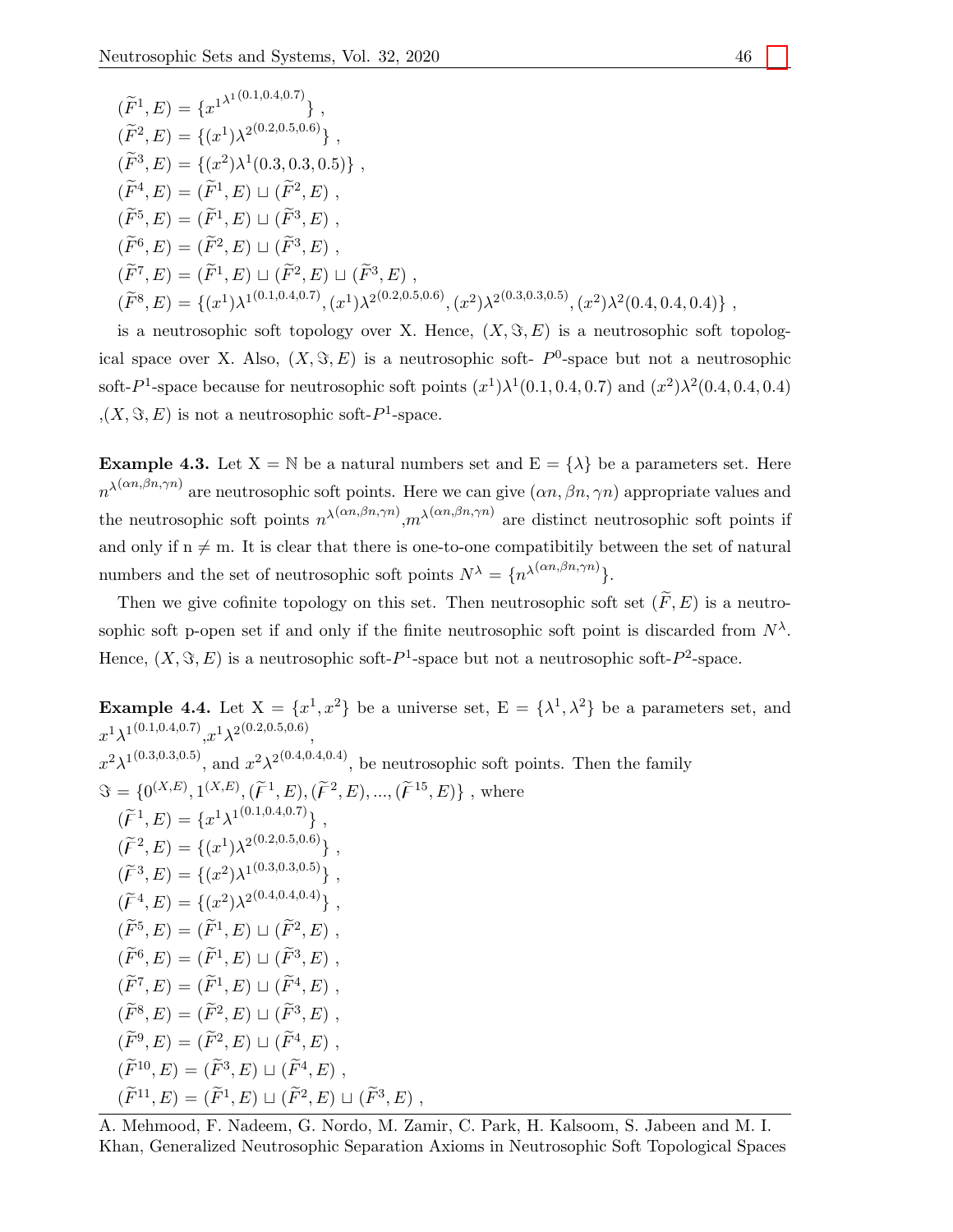$(\widetilde{F}^{12}, E) = (\widetilde{F}^{1}, E) \sqcup (\widetilde{F}^{2}, E) \sqcup (\widetilde{F}^{4}, E)$  $(\widetilde{F}^{13}, E) = (\widetilde{F}^{2}, E) \sqcup (\widetilde{F}^{3}, E) \sqcup (\widetilde{F}^{4}, E)$  $(\widetilde{F}^{14}, E) = (\widetilde{F}^{1}, E) \sqcup (\widetilde{F}^{3}, E) \sqcup (\widetilde{F}^{4}, E)$ ,  $(\widetilde{F}^{15}, E) = \{(x^1)\lambda^{1(0.1, 0.4, 0.7)},(x^1)\lambda^{2(0.2, 0.5, 0.6)},(x^2)\lambda^{2(0.3, 0.3, 0.5)},(x^2)\lambda^{2(0.4, 0.4, 0.4)}\}.$ 

is a neutrosophic soft topology over X. Hence,  $(X, \Im, E)$  is a neutrosophic soft topological space over X. Also,  $(X, \Im, E)$  is a neutrosophic soft - $P^2$ -space.

**Theorem 4.5.** Let  $(X, \Im, E)$  be a neutrosophic soft topological space over X. Then  $(X, \Im, E)$ is a neutrosophic soft- $P^1$ -space if and only if each neutrosophic soft point is a neutrosophic soft p-closed set.

*Proof.* Let  $(X, \Im, E)$  be a neutrosophic soft- $P^1$ -space and  $x^{\lambda(\alpha,\beta,\gamma)}$  be an arbitrary neutrosophic soft point. We show that  $(x^{\lambda(\alpha,\beta,\gamma)})^{\lambda}$  is a neutrosophic soft p-open set. Let  $y^{\lambda'(\alpha',\beta',\gamma')} \in$  $(x^{\lambda(\alpha,\beta,\gamma)})^{\lambda}$ ; then  $x^{\lambda(\alpha,\beta,\gamma)}$  and  $y^{\lambda'(\alpha',\beta',\gamma')}$  are distinct neutrosophic soft points. Hence,  $x \neq y$ or  $\lambda' \neq \lambda$ .

Since  $(X, \Im, E)$  is a neutrosophic soft- $P^1$ -space, there exists a neutrosophic soft p-open set  $(\tilde{G}, E)$  such that

 $y^{\lambda'(\alpha',\beta',\gamma')} \in (\widetilde{G}, E)$  and  $x^{\lambda(\alpha,\beta,\gamma)} \sqcap (\widetilde{G}, E) = 0^{(X,E)}.$ 

Then, since  $x^{\lambda(\alpha,\beta,\gamma)} \sqcap (\widetilde{G},E) = 0^{(X,E)},$  we have  $y^{\lambda'(\alpha',\beta',\gamma')} \in (\widetilde{G},E) \sqsubset (x^{\lambda(\alpha,\beta,\gamma)})^{\lambda}$ . This implies that  $(x^{\lambda(\alpha,\beta,\gamma)})^{\lambda}$  is a neutrosophic soft p-open set, i.e.  $x^{\lambda(\alpha,\beta,\gamma)}$  is a neutrosophic soft p-closed set.

Suppose that each neutrosophic soft point  $x^{\lambda(\alpha,\beta,\gamma)}$  is a neutrosophic soft p-closed set. Then  $(x^{\lambda(\alpha,\beta,\gamma)})^{\lambda}$  is a neutrosophic soft p-open set. Let  $x^{\lambda(\alpha,\beta,\gamma)} \cap y^{\lambda'(\alpha',\beta',\gamma')} = 0^{(X,E)}$ . Thus  $y^{\lambda'(\alpha',\beta',\gamma')} \in (\mathcal{X}^{\lambda(\alpha,\beta,\gamma)})^{\lambda}$  and  $\mathcal{X}^{\lambda(\alpha,\beta,\gamma)} \cap (\mathcal{X}^{\lambda(\alpha,\beta,\gamma)})^{\lambda} = 0^{(X,E)}$ . Therefore,  $(X,\Im, E)$  is a neutrosophic soft- $P^1$ -space over X.

**Theorem 4.6.** Let  $(X, \Im, E)$  be a neutrosophic soft topological space over X. Then  $(X, \Im, E)$ is a neutrosophic soft- $P^2$ -space iff for distinct neutrosophic soft points  $x^{\lambda(\alpha,\beta,\gamma)}$  and  $y^{\lambda'(\alpha',\beta',\gamma')}$ , there exists a neutrosophic soft p-open set  $(\widetilde{F}, E)$  containing  $x^{\lambda}(\alpha, \beta, \gamma)$  but not  $y^{\lambda'}(\alpha', \beta', \gamma')$ such that  $y^{\lambda'(\alpha',\beta',\gamma')}$  does not belong to  $(\overline{\widetilde{F},E})$ .

*Proof.* Let  $x^{\lambda(\alpha,\beta,\gamma)}$  and  $y^{\lambda'(\alpha',\beta',\gamma')}$  be two neutrosophic soft points in neutrosophic soft -P<sup>2</sup>space  $(X, \Im, E)$ .

Then there exist disjoint neutrosophic soft p-open set  $(\widetilde{F}, E)$  ,  $(\widetilde{G}, E)$  such that  $x^{\lambda(\alpha,\beta,\gamma)} \in (\widetilde{F},E)$ ,  $y^{\lambda'(\alpha',\beta',\gamma')} \in (\widetilde{G},E).$ Since  $x^{\lambda(\alpha,\beta,\gamma)} \sqcap y^{\lambda'(\alpha',\beta',\gamma')} = 0^{(X,E)}$  and  $(\widetilde{F},E) \sqcap (\widetilde{G},E) = 0^{(X,E)}$ ,  $y^{\lambda'(\alpha',\beta',\gamma')}$  does not belong to  $(\widetilde{F}, E)$ . It implies that  $y^{\lambda'}(\alpha', \beta', \gamma')$  does not belong to  $(\overline{\widetilde{F}}, E)$ .

A. Mehmood, F. Nadeem, G. Nordo, M. Zamir, C. Park, H. Kalsoom, S. Jabeen and M. I. Khan, Generalized Neutrosophic Separation Axioms in Neutrosophic Soft Topological Spaces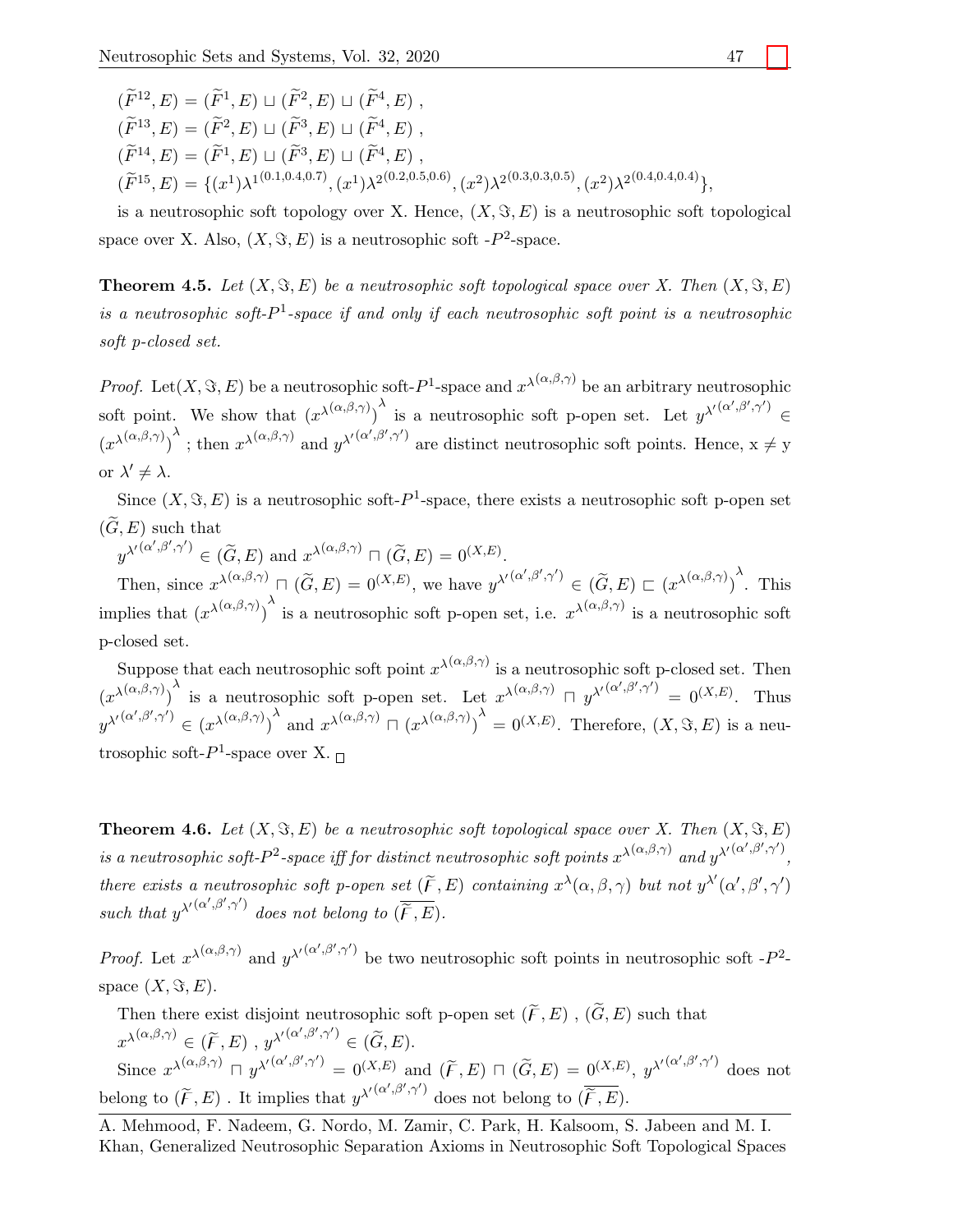Next suppose that, for distinct neutrosophic soft points  $x^{\lambda(\alpha,\beta,\gamma)}$ ,  $y^{\lambda'(\alpha',\beta',\gamma')}$ , there exists a neutrosophic soft p-open set  $(\widetilde{F}, E)$  containing  $x^{\lambda(\alpha,\beta,\gamma)}$  but not  $y^{\lambda'(\alpha',\beta',\gamma')}$  such that  $y^{\lambda'(\alpha',\beta',\gamma')}$ does not belong to  $(\overline{\widetilde{F},E})$ . Then  $y^{\lambda'(\alpha',\beta',\gamma')} \in ((\overline{\widetilde{F},E}))^c$ , i.e.  $(\widetilde{F},E)$  and  $((\overline{\widetilde{F},E}))^c$  are disjoint neutrosophic soft p-open sets containing  $x^{\lambda(\alpha,\beta,\gamma)}$ ,  $y^{\lambda'(\alpha',\beta',\gamma')}$  respectively.

**Theorem 4.7.** Let  $(X, \Im, E)$  be a neutrosophic soft- $P<sup>1</sup>$ -space for every neutrosophic soft point  $x^{\lambda(\alpha,\beta,\gamma)} \in (\widetilde{F},E) \in \Im$ . If there exists a neutrosophic soft p-open set  $(\widetilde{G},E)$  such that  $x^{\lambda(\alpha,\beta,\gamma)} \in (\widetilde{G},E) \sqsubset (\overline{\widetilde{G}},E) \sqsubset (\widetilde{F},E),$ 

then  $(X, \Im, E)$  is a neutrosophic soft- $P^2$ -space.

*Proof.* Suppose that  $x^{\lambda(\alpha,\beta,\gamma)} \square y^{\lambda'(\alpha',\beta',\gamma')} = 0^{(X,E)}$ . Since  $(X, \Im, E)$  is a neutrosophic soft T<sup>1</sup>-space,  $x^{\lambda(\alpha,\beta,\gamma)}$  and  $y^{\lambda'(\alpha',\beta',\gamma')}$  are neutrosophic soft p-closed sets in  $\Im$ . Thus  $x^{\lambda(\alpha,\beta,\gamma)} \in$  $(y^{\lambda\prime}(\alpha', \beta', \gamma'))^c \in \Im$ . Then there exists a neutrosophic soft p-open set  $(\widetilde{G}, E)$  in  $\Im$  such that  $x^{\lambda(\alpha,\beta,\gamma)} \in (\widetilde{G},E) \sqsubset ( \overline{\widetilde{G},E}) \sqsubset (y^{\lambda'}(\alpha',\beta',\gamma'))^c.$ Hence, we have  $y^{\lambda'(\alpha',\beta',\gamma')}\in ((\overline{\widetilde{G},E}))^c$ ,  $x^{\lambda(\alpha,\beta,\gamma)}\in (\widetilde{G},E)$ , and  $(\widetilde{G},E)\sqcap ((\overline{\widetilde{G},E}))^c=0^{(X,E)}$ ,

i,e.  $(X, \Im, E)$  is a neutrosophic soft  $P^2$ -space.  $\Box$ 

**Remark 4.8.** Let  $(X, \Im, E)$  be a neutrosophic soft- $P^1$ -space for  $i = 0, 1, 2$ . For each x  $\neq$  y, neutrosophic points  $x(\alpha,\beta,\gamma)$  and  $y(\alpha',\beta',\gamma')$  have neighborhoods satisfying conditions of-P<sup>i</sup>-space in neutrosophic topological space  $(X, \Im^{\lambda})$  for each  $\lambda \in E$  because  $x^{\lambda(\alpha,\beta,\gamma)}$  and  $y^{\lambda'(\alpha',\beta',\gamma')}$  are distinct neutrosophic soft points.

**Definition 4.9.** Let  $(X, \Im, E)$  be a neutrosophic soft topological space over X,  $(\widetilde{F}, E)$  be a neutrosophic soft p-closed set, and  $x^{\lambda(\alpha,\beta,\gamma)} \sqcap (\widetilde{F},E) = 0^{(X,E)}$ . If there exist neutrosophic soft p-open open sets  $({}^{4}, E)$  and  $(\widetilde{G}^{2}, E)$  such that  $x^{\lambda(\alpha,\beta,\gamma)} \in (\widetilde{G}^{1}, E)$ ,  $(\widetilde{F}, E) \sqsubset (\widetilde{G}^{2}, E)$ , and  $(\widetilde{G}^1, E) \,\,\sqcap\,\, (\widetilde{G}^2, E) = 0^{(X,E)}$ , then  $(X, \Im, E)$  is called a neutrosophic soft b-regular space.  $(X, \Im, E)$  is said to be a neutrosophic soft- $P^3$ -space if is both a neutrosophic soft p-regular and neutrosophic soft- $P<sup>1</sup>$ -space.

**Theorem 4.10.** Let  $(X, \Im, E)$  be a neutrosophic soft topological space over X,  $(X, \Im, E)$  is a neutrosophic soft- $P^3$ -space if and only if for every  $x^{\lambda(\alpha,\beta,\gamma)} \in (\widetilde{F},E) \in \mathcal{F}$ , there exists  $(\widetilde{G},E)$  $\in \Im \ such \ that \ x^{\lambda(\alpha,\beta,\gamma)} \in (\widetilde{G}, E) \sqsubset (\widetilde{\widetilde{G}}, E) \sqsubset (\widetilde{F}, E) \ .$ 

*Proof.* Let  $(X, \Im, E)$  be a neutrosophic soft  $P^3$ -space and  $x^{\lambda(\alpha,\beta,\gamma)} \in (\widetilde{F}, E) \in \Im$ . Since  $(X, \Im, E)$  is a neutrosophic soft-P<sup>3</sup>-space for the neutrosophic soft point  $x^{\lambda(\alpha,\beta,\gamma)}$  and neutrosophic soft p-closed set  $(\widetilde{F}, E)^c$ , there exist  $(\widetilde{G}^1, E)$ ,  $(\widetilde{G}^2, E) \in \Im$  such that  $x^{\lambda(\alpha,\beta,\gamma)} \in$  $(\widetilde{G}^1, E)$ ,  $(\widetilde{F}, E)^c \sqsubset (\widetilde{G}^2, E)$ , and  $(\widetilde{G}^1, E) \sqcap (\widetilde{G}^2, E) = 0^{(X,E)}$ . thus, we have  $x^{\lambda(\alpha,\beta,\gamma)} \in (\widetilde{G}^1, E)$  $\subset (\widetilde{G}^2, E)^c \subset (\widetilde{F}, E)$ . Since  $(\widetilde{G}^2, E)^c$  is a neutrosophic soft p-closed set,  $(\overline{\widetilde{G}^1, E}) \subset (\widetilde{G}^2, E)^c$ .

A. Mehmood, F. Nadeem, G. Nordo, M. Zamir, C. Park, H. Kalsoom, S. Jabeen and M. I. Khan, Generalized Neutrosophic Separation Axioms in Neutrosophic Soft Topological Spaces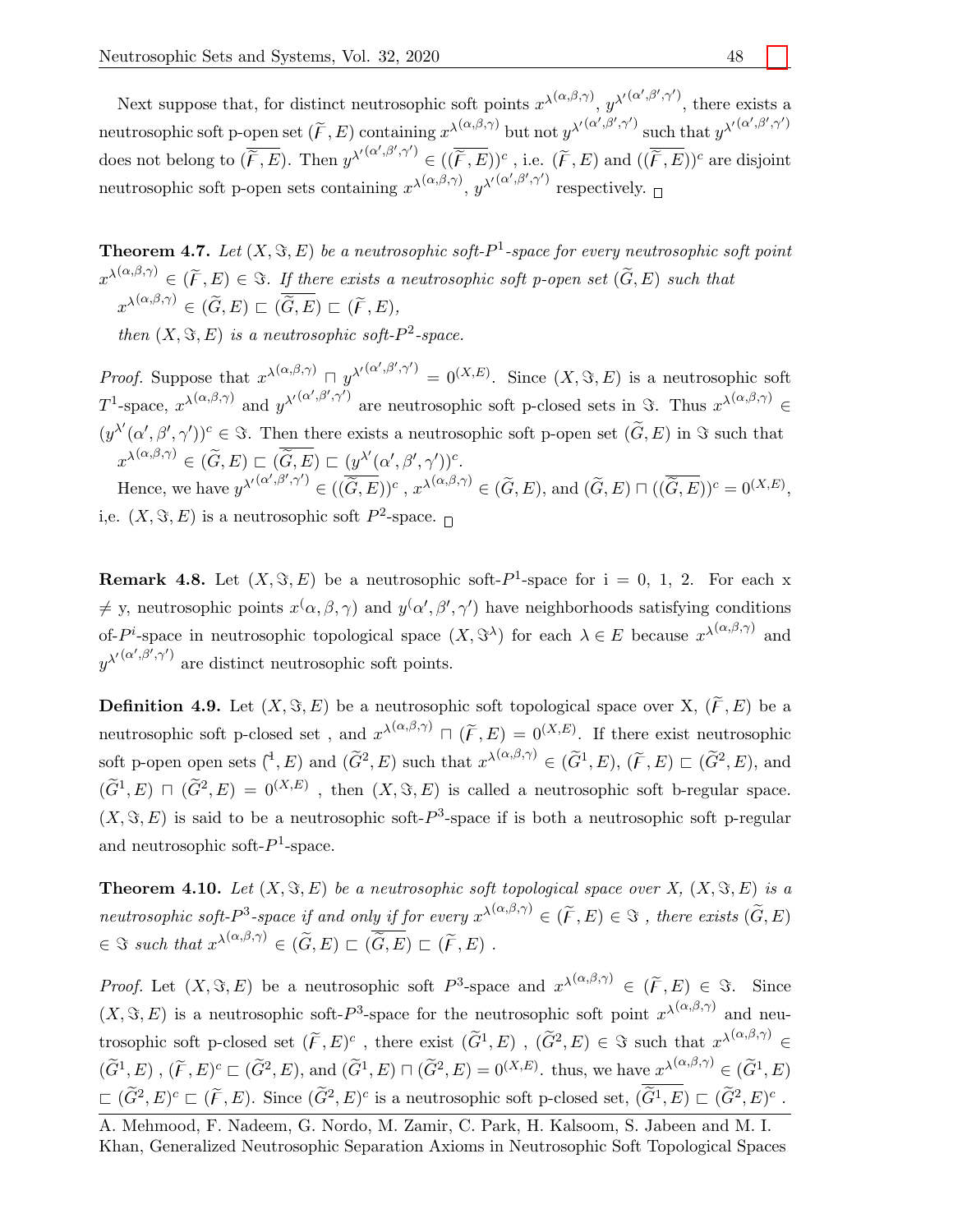Conversely, let  $x^{\lambda(\alpha,\beta,\gamma)} \sqcap (\widetilde{H}, E) = 0^{(X,E)}$  and  $(\widetilde{H}, E)$  be a neutrosophic soft p-closed set. Thus,  $x^{\lambda(\alpha,\beta,\gamma)} \in (\widetilde{H},E)^c$  and from the condition of the theorem, we have  $x^{\lambda(\alpha,\beta,\gamma)} \in (\widetilde{G},E)$  $\sqsubset\ (\widetilde{G},E)\sqsubset(\widetilde{H}^{\cdot}E)^c.$ Then  $x^{\lambda(\alpha,\beta,\gamma)} \in (\widetilde{G},E)$ ,  $(\widetilde{H},E) \sqsubset ((\overline{\widetilde{G},E}))^c$ , and  $(\widetilde{G},E) \sqcap (\overline{\widetilde{G},E})^c = 0^{(X,E)}$  are satisfied, i.e.  $(X, \Im, E)$  is a neutrosophic soft- $P^3$ -space.

**Definition 4.11.** A neutrosophic soft topological space  $(X, \Im, E)$  over X is called a neutrosophic soft p-normal space if for every pair of disjoint neutrosophic soft b-closed set  $(\widetilde{F}^1, E)$ ,

 $(\widetilde{F}^2, E)$ , there exists disjoint neutrosophic soft p-open sets  $(\widetilde{G}^1, E)$ ,  $(\widetilde{G}^2, E)$  such that  $(\widetilde{F}^1, E)$  $\subset (\widetilde{G}^1, E)$  and  $(\widetilde{F}^2, E) \subset (\widetilde{G}^2, E)$ .

 $(X, \Im, E)$  is said to be a neutrosophic soft b-T<sup>4</sup>-space if it is both a neutrosophic soft pnormal and neutrosophic soft- $P<sup>1</sup>$ -space.

**Theorem 4.12.** Let  $(X, \Im, E)$  be a neutrosophic soft topological space over X. Then  $(X, \Im, E)$ is a neutrosophic soft- $P^4$ -space if and only if, for each neutrosophic soft p-closed set  $(\widetilde{F}, E)$ and neutrosophic soft p-open set  $(\widetilde{G}, E)$  with  $(\widetilde{F}, E) \subset (\widetilde{G}, E)$ , there exists a neutrosophic soft p-open set  $(\widetilde{D}, E)$  such that

 $(\widetilde{F}, E) \sqsubset (\widetilde{D}, E) \sqsubset (\overline{\widetilde{D}, E}) \sqsubset (\widetilde{G}, E).$ 

*Proof.* Let  $(X, \Im, E)$  be a neutrosophic soft- $P^4$ -space,  $(\widetilde{F}, E)$  be a neutrosophic soft p-closed set and  $(\widetilde{F}, E) \sqsubset (\widetilde{G}, E) \in \Im$ . Then  $(\widetilde{G}, E)^c$  is a neutrosophic soft p-closed set and  $(\widetilde{F}, E)$  $\Box$   $(\widetilde{G}, E)^c = 0^{(X,E)}$ . Since  $(X, \Im, E)$  is a neutrosophic soft- $P^4$ -space, there exist neutrosophic soft p-open sets  $(\tilde{D}^1, E)$  and  $(\tilde{D}^2, E)$  such that  $(\tilde{F}, E) \subset (\tilde{D}^1, E)$ ,  $(\tilde{G}, E)^c \subset (\tilde{D}^2, E)$ , and  $(\widetilde{D}^1, E) \sqcap (\widetilde{D}^2, E) = 0^{(X,E)}$ . This implies that

 $(\widetilde{F}, E) \sqsubset (\widetilde{D}^1, E) \sqsubset (\widetilde{D}^2, E)^c \sqsubset (\widetilde{G}, E).$ 

 $(\widetilde{D}^2, E)^c$  is a neutrosophic soft p-closed set and  $(\widetilde{D}^1, E) \subset (\widetilde{D}^2, E)^c$  is satisfied. Thus,

 $(\widetilde{F}, E) \sqsubset (\widetilde{D}^1, E) \sqsubset (\overline{\widetilde{D}^1}, E) \sqsubset (\widetilde{G}, E)$ 

is obtained.

Conversely, let  $(\widetilde{F}^1, E)$ ,  $(\widetilde{F}^2, E)$  be two disjoint neutrosophic soft p-closed sets. Then  $(\widetilde{F}^1, E) \subset (\widetilde{F}^2, E)^c$ . From the condition of theorem, there exists a neutrosophic soft p-open set  $(D, E)$  such that

 $(\widetilde{F}^1,E) \subset (\widetilde{D},E) \subset (\overline{\widetilde{D}^1,E}) \subset (\widetilde{F}^2,E)^c$ .

Thus,  $(\widetilde{D}, E)$ ,  $((\widetilde{D}, E))^c$  are neutrosophic soft p-open sets and  $(\widetilde{F}^1, E) \sqsubset (\widetilde{D}, E)$ ,  $(\widetilde{F}^2, E) \sqsubset$  $((\overline{\widetilde{D}, E}))^c$ , and  $(\widetilde{D}, E) \sqcap ((\overline{\widetilde{D}, E}))^c = 0^{(X,E)}$  are obtained. Hence,  $(X, \Im, E)$  is a neutrosophic soft- $P^4$ -space.  $\Box$ 

A. Mehmood, F. Nadeem, G. Nordo, M. Zamir, C. Park, H. Kalsoom, S. Jabeen and M. I. Khan, Generalized Neutrosophic Separation Axioms in Neutrosophic Soft Topological Spaces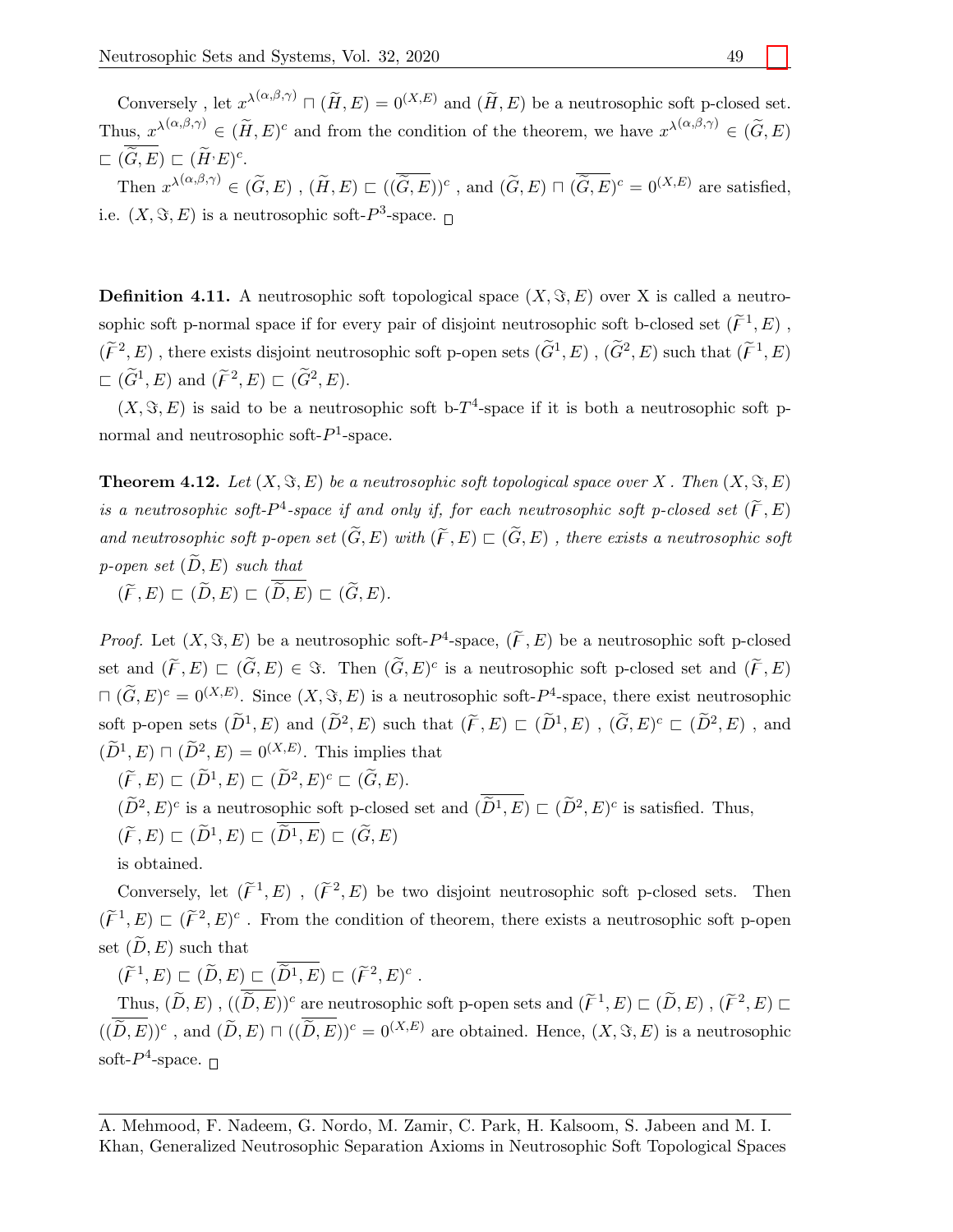**Definition 4.13.** Let  $(X, \Im, E)$  be a neutrosophic soft topological space over X and  $(\widetilde{F}, E)$  be an arbitrary neutrosophic soft set. Then  $\mathfrak{F}^{(\widetilde{F},E)} = \{(\widetilde{F},E) \sqcap (\widetilde{H},E) : (\widetilde{H},E) \in \mathfrak{F}\}\)$  is said to be neutrosophic soft topology on  $(\tilde{F}, E)$  and  $((\tilde{F}, E), \Im^{(\tilde{F},E)}, E)$  is called a neutrosophic soft topological subspace of  $(X, \Im, E)$ .

**Theorem 4.14.** Let  $(X, \Im, E)$  be a neutrosophic soft topological space over X. If  $(X, \Im, E)$  is a neutrosophic soft- $P^i$ -space, then the neutrosophic soft topological subspace  $((\widetilde{F}, E), \Im^{(\widetilde{F}, E)}, E)$ is a neutrosophic soft- $P^i$ -space for  $i = 0, 1, 2, 3$ .

Proof. Let  $x^{\lambda(\alpha,\beta,\gamma)}$ ,  $y^{\lambda'}^{(\alpha',\beta',\gamma')} \in ((\widetilde{F},E), \Im^{(\widetilde{F},E)},E)$  such that  $x^{\lambda(\alpha,\beta,\gamma)} \sqcap y^{\lambda'(\alpha',\beta',\gamma')} = 0^{(X,E)}$ . Thus, there exist neutrosophic soft p-open set  $(\widetilde{F}^1, E)$  and  $(\widetilde{F}^2, E)$  satisfying the conditions of neutrosophic soft  $-P^i$ -space such that  $x^{\lambda(\alpha,\beta,\gamma)} \in (\tilde{F}^1, E)$ ,  $y^{\lambda'(\alpha',\beta',\gamma')} \in (\tilde{F}^2, E)$ . Then  $x^{\lambda(\alpha,\beta,\gamma)} \in (\tilde{\mathcal{F}}^1, E) \sqcap (\tilde{\mathcal{F}}, E)$  and  $y^{\lambda'(\alpha',\beta',\gamma')} \in (\tilde{\mathcal{F}}^2, E) \sqcap (\tilde{\mathcal{F}}, E)$ . Also, the neutrosophic soft p-open set  $(\widetilde{F}^1, E) \sqcap (\widetilde{F}, E)$ ,  $(\widetilde{F}^2, E) \sqcap (\widetilde{F}, E)$  in  $\Im^{(\widetilde{F}, E)}$  satisfy the conditions of neutrosophic soft- $P^i$ -space for  $i = 0, 1, 2, 3$ .

**Theorem 4.15.** Let  $(X, \Im, E)$  be a neutrosophic soft topological space over X. If  $(X, \Im, E)$  is a neutrosophic soft- $P^4$ -space and  $(\widetilde{F}, E)$  is a neutrosophic soft p-closed set in  $(X, \Im, E)$ , then  $((\widetilde{F}, E), \Im^{(\widetilde{F}, E)}, E)$  is a neutrosophic soft -P<sup>4</sup>-space.

*Proof.* Let  $(X, \Im, E)$  be a neutrosophic soft  $P^4$ -space and  $(\widetilde{F}, E)$  be a neutrosophic soft pclosed set in  $(X, \Im, E)$ . Let  $(\widetilde{F}^1, E)$  and  $(\widetilde{F}^2, E)$  be two neutrosophic soft p-closed sets in  $((\widetilde{F},E),\mathfrak{F}^{(\widetilde{F},E)},E)$  such that  $(\widetilde{F}^1,E)\sqcap(\widetilde{F}^2,E)=0^{(X,E)}$ . When  $(\widetilde{F},E)$  is a neutrosophic soft p-closed set in  $(X, \Im, E)$ ,  $(\widetilde{F}^1, E)$  and  $(\widetilde{F}^2, E)$  are neutrosophic soft p-closed sets in  $(X, \Im, E)$ . Since  $(X, \Im, E)$  is a neutrosophic soft- $P^4$ -space, there exist neutrosophic soft popen sets  $(\widetilde{G}^1, E)$  and  $(\widetilde{G}^2, E)$  such that  $(\widetilde{F}^1, E) \subset (\widetilde{G}^1, E)$ ,  $(\widetilde{F}^2, E) \subset (\widetilde{G}^2, E)$  and  $(\widetilde{G}^1, E)$  $\Box$   $(\widetilde{G}^2, E) = 0^{(X,E)}$ . Then  $(\widetilde{F}^1, E) = (\widetilde{G}^1, E) \Box (\widetilde{F}, E)$ ,  $(\widetilde{F}^2, E) = (\widetilde{G}^2, E) \Box (\widetilde{F}, E)$  and  $((\widetilde{G}^1,E)\sqcap(\widetilde{F},E))\sqcap((\widetilde{G}^2,E)\sqcap(\widetilde{F},E))=0^{(X,E)}.$  This implies that  $((\widetilde{F},E),\Im^{(\widetilde{F},E)},E)$  is a neutrosophic soft- $P^4$ -space.  $\Box$ 

# 5. Conclusion

Neutrosophic soft p-separation structures are the most imperative and fascinating notions in neutrosophic soft topology.We have introduced neutrosophic soft p-separation axioms in neutrosophic soft topological structures with respect to soft points, which are defined over an initial universe of discourse with a fixed set of parameters( data,decision variables). We further investigated and scrutinized some essential features of the initiated neutrosophic soft p-separation structures. It is supposed that these results will be very very useful for future

A. Mehmood, F. Nadeem, G. Nordo, M. Zamir, C. Park, H. Kalsoom, S. Jabeen and M. I. Khan, Generalized Neutrosophic Separation Axioms in Neutrosophic Soft Topological Spaces